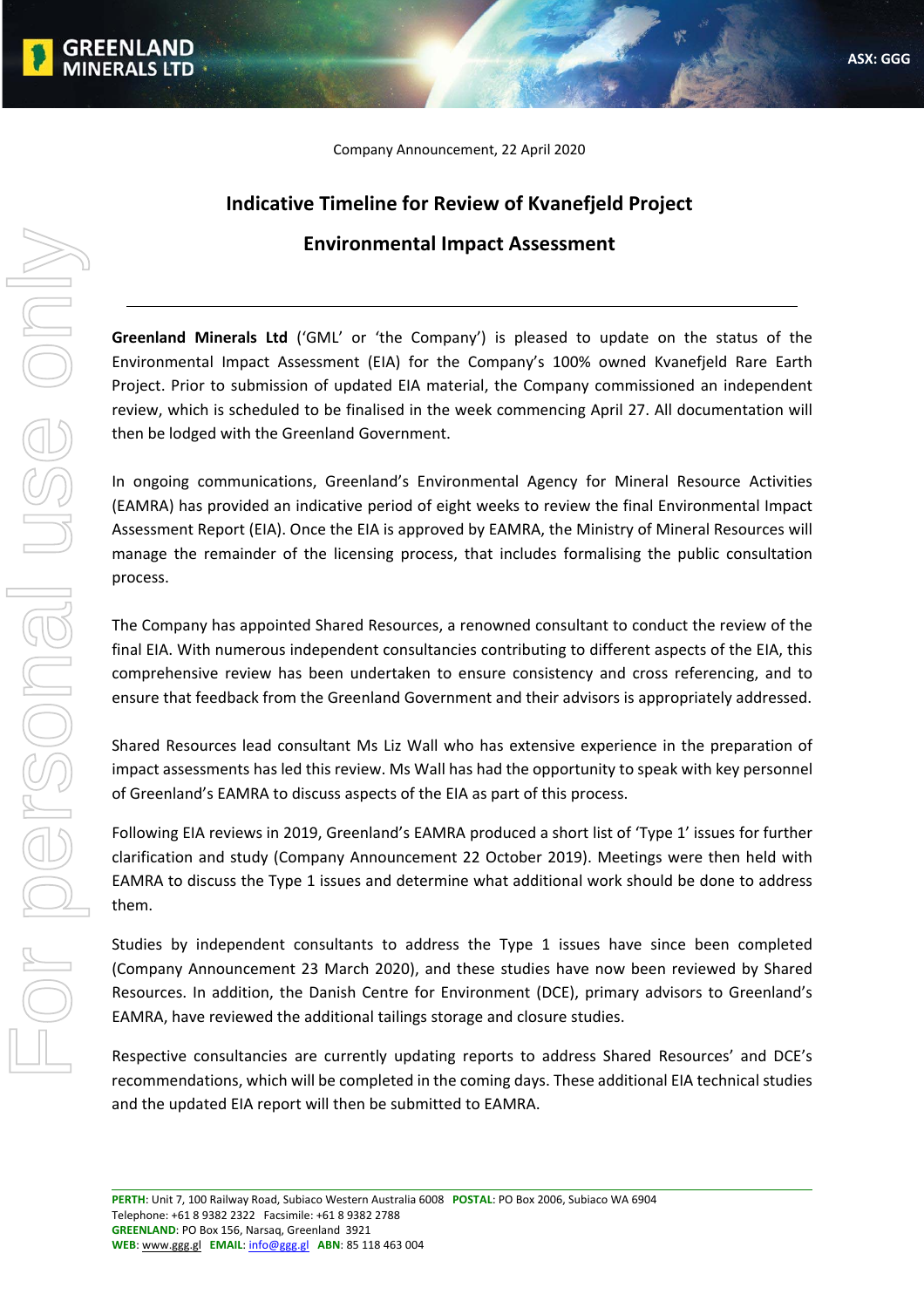

*Managing Director Dr John Mair commented:*

*"Travel restrictions resulting from the COVID‐19 situation have resulted in key consultants having greater availability that we have looked to utilise. The additional review undertaken by Shared Resources has delayed the submission of EIA material by approximately three weeks but will ensure a more thorough and robust EIA. Given the extensive number of technical reports associated with the EIA and the numerous consultancies involved, this additional step has improved the consistency and overall quality of the Kvanefjeld EIA. We anticipate that this will also facilitate Greenland's review of the updated EIA report."* 

## **Background**

The Kvanefjeld Rare Earth Project is one of the most significant and advanced emerging rare earth projects globally. Rare earth elements are critical to the electric vehicle revolution, as well as many other energy efficient applications. Kvanefjeld is well‐placed to meet the major surge in rare earth demand that will be generated by the transition to electric vehicles.

The Kvanefjeld Project is forecast to be a globally significant producer of all commercially important rare earth elements including **neodymium**, **praseodymium**, **terbium** and **dysprosium**, over an initial **37**-year mine life. These rare earths are used to make high powered permanent magnets that are utilised in electric vehicles, along with many other applications.

Greenland Minerals Ltd has an internationally diverse shareholder base. The largest shareholder (11%) is Shenghe Resources Holding Co Ltd, a leading international rare earth company that supplies end‐ user industries globally with high purity rare earth metals and oxides. Shenghe have also played a key role in the successful restart of the Mountain Pass rare earth mine in the United States.

Authorised by: John Mair Managing Director

**‐ENDS‐**